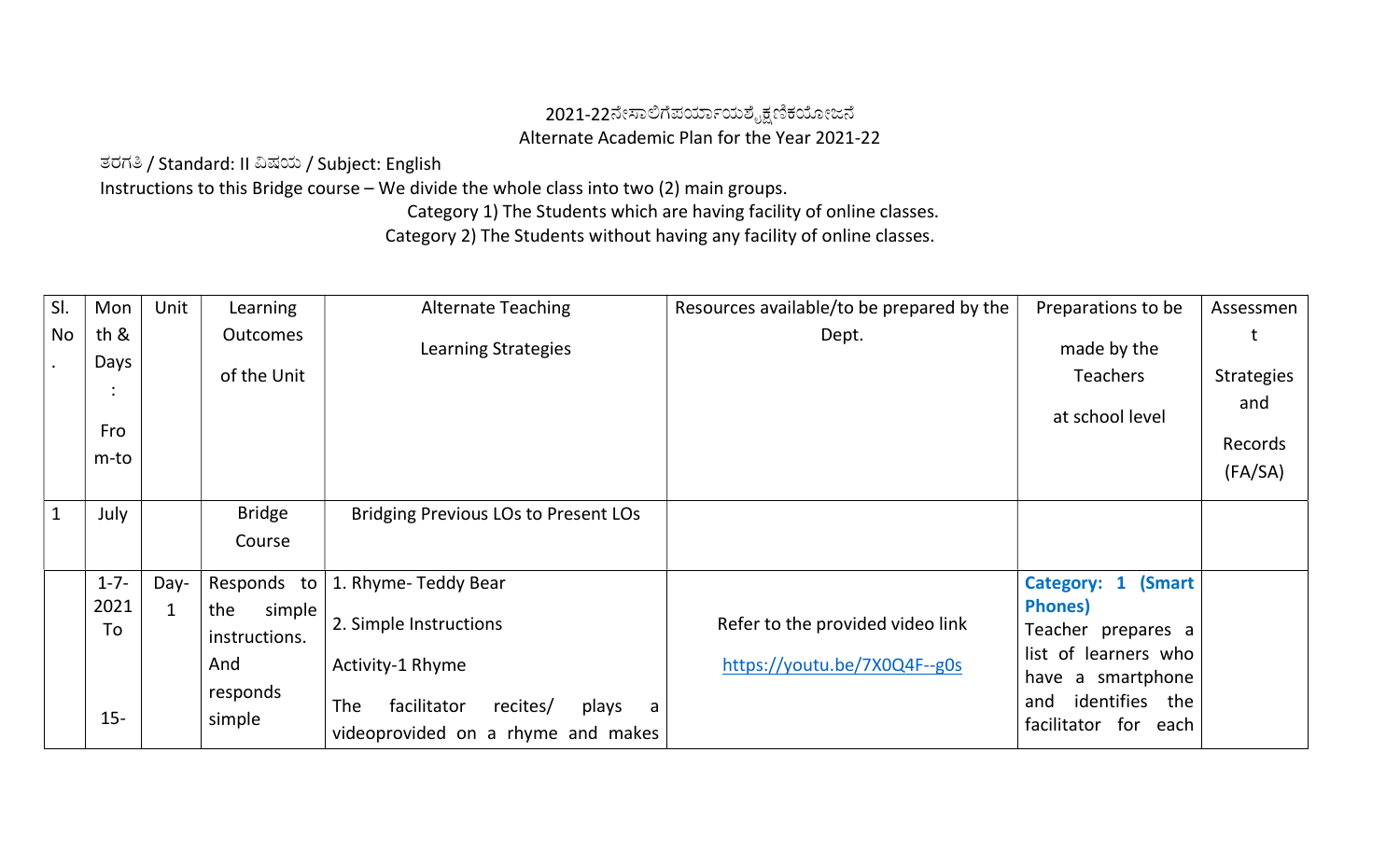| $7-$ | commands. | the learners listen and repeat.                                                                                                                                                                                  | Printed format of rhyme and instructions | learner.She/he                                                                                                                                                                                                                                                                                                                                                         |  |
|------|-----------|------------------------------------------------------------------------------------------------------------------------------------------------------------------------------------------------------------------|------------------------------------------|------------------------------------------------------------------------------------------------------------------------------------------------------------------------------------------------------------------------------------------------------------------------------------------------------------------------------------------------------------------------|--|
| 2021 |           | Activity-2 Instruction                                                                                                                                                                                           | are provided in the facilitator resource | instructs<br>the<br>facilitators to watch                                                                                                                                                                                                                                                                                                                              |  |
|      |           | The facilitator gives a few one step<br>instructions to the learners and asks<br>follow.<br>she/he<br>them<br>to<br>First,<br>demonstrates the given instructions and<br>then asks the learners to respond them. | material                                 | the videos before<br>showing them to the<br>learners<br>and<br>instructs them to<br>make the learners<br>watch the demo<br>video twice or thrice<br>as required.<br><b>Category: 2</b><br>Teacher<br>holds a<br>meeting<br>with<br>facilitators<br>and<br>hands<br>the<br>over<br>rhyme sheet and an<br>instruction sheet to<br>them and explains<br>how to recite the |  |
|      |           |                                                                                                                                                                                                                  |                                          | rhyme and how to<br>the<br>demo<br>give                                                                                                                                                                                                                                                                                                                                |  |
|      |           |                                                                                                                                                                                                                  |                                          | instructions to the                                                                                                                                                                                                                                                                                                                                                    |  |
|      |           |                                                                                                                                                                                                                  |                                          | learners. And asks                                                                                                                                                                                                                                                                                                                                                     |  |
|      |           |                                                                                                                                                                                                                  |                                          | facilitator<br>the<br>to                                                                                                                                                                                                                                                                                                                                               |  |
|      |           |                                                                                                                                                                                                                  |                                          | guide the learners in                                                                                                                                                                                                                                                                                                                                                  |  |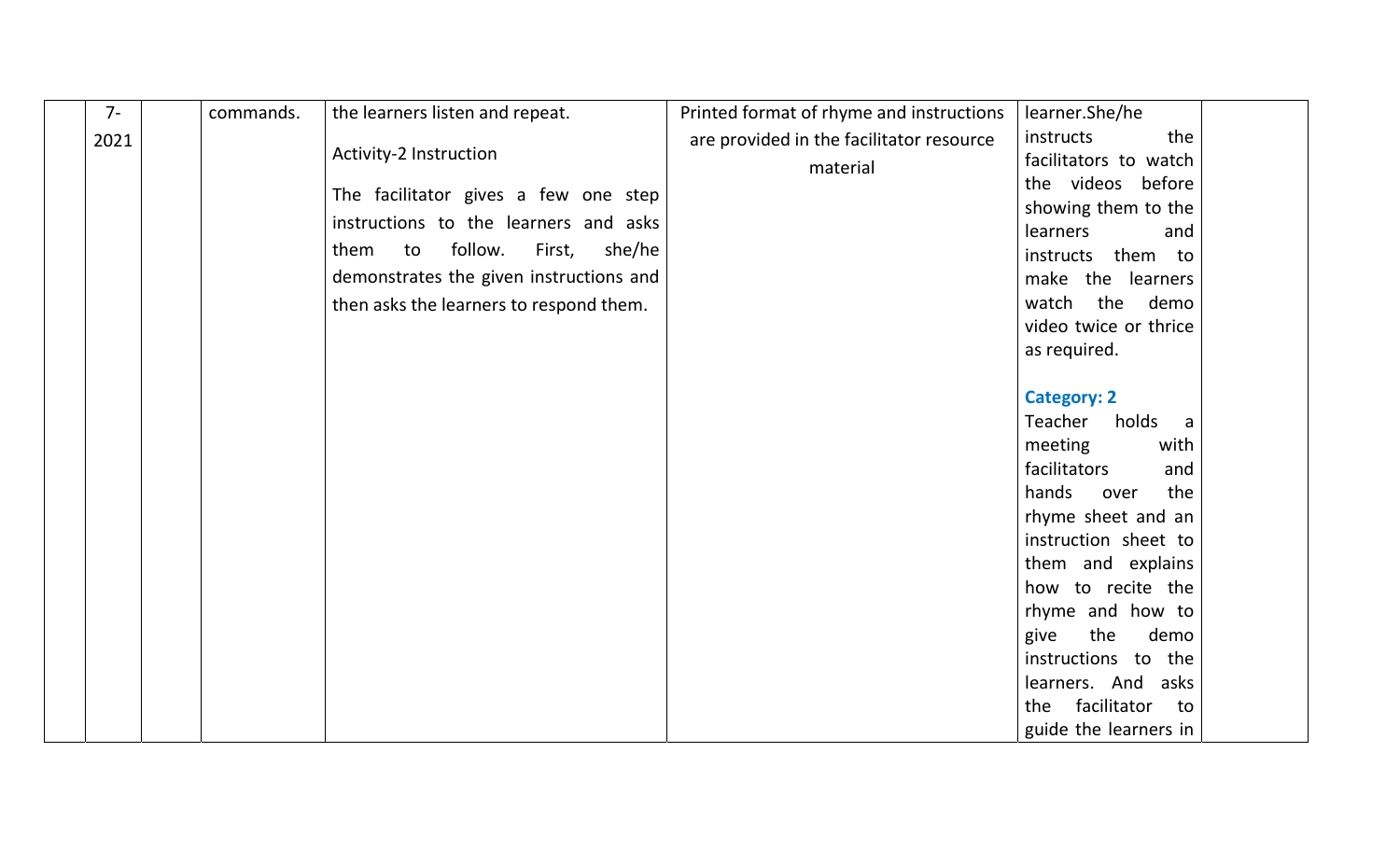|                         |                                                                            |                                                                                                                                                                                                                                                                                                                                                                                   |                                                                                                                                                           | the tasks.                                                                                                                                   |  |
|-------------------------|----------------------------------------------------------------------------|-----------------------------------------------------------------------------------------------------------------------------------------------------------------------------------------------------------------------------------------------------------------------------------------------------------------------------------------------------------------------------------|-----------------------------------------------------------------------------------------------------------------------------------------------------------|----------------------------------------------------------------------------------------------------------------------------------------------|--|
| Day -<br>$\overline{2}$ | simple<br>the<br>instructions.<br>And<br>responds<br>simple<br>commands.   | Responds to   1. Rhyme-Teddy Bear<br>2. Simple Instructions<br>Activity-1 Rhyme<br>The facilitator re-recites/ re-plays a<br>provided video on a rhyme and makes<br>the learners listen and repeat. She/he<br>allows them to recite their own.<br>Activity-2 Instruction<br>The facilitator gives a few more one step<br>instructions to the learners and asks<br>them to follow. | Refer to the provided video link<br>https://youtu.be/7X0Q4F--g0s<br>Printed format of rhyme and instructions<br>Provided in facilitator resource material | Category: 1 & 2<br>Teacher asks<br>the<br>facilitators<br>to<br>facilitate all the given<br>activities                                       |  |
| Day-<br>3               | Responds to<br>simple<br>the<br>instructions.<br>And<br>responds<br>simple | Worksheet-1<br>The facilitator supplies the provided<br>worksheet to the learners and asks them<br>to do the task given in the worksheet.<br>(The worksheet contains recognising the<br>commands)                                                                                                                                                                                 | Printed format of worksheet-1                                                                                                                             | Category: 1 & 2<br>Teacher supplies the<br>worksheets to the<br>facilitators and<br>instructs them to<br>help the learner to<br>complete the |  |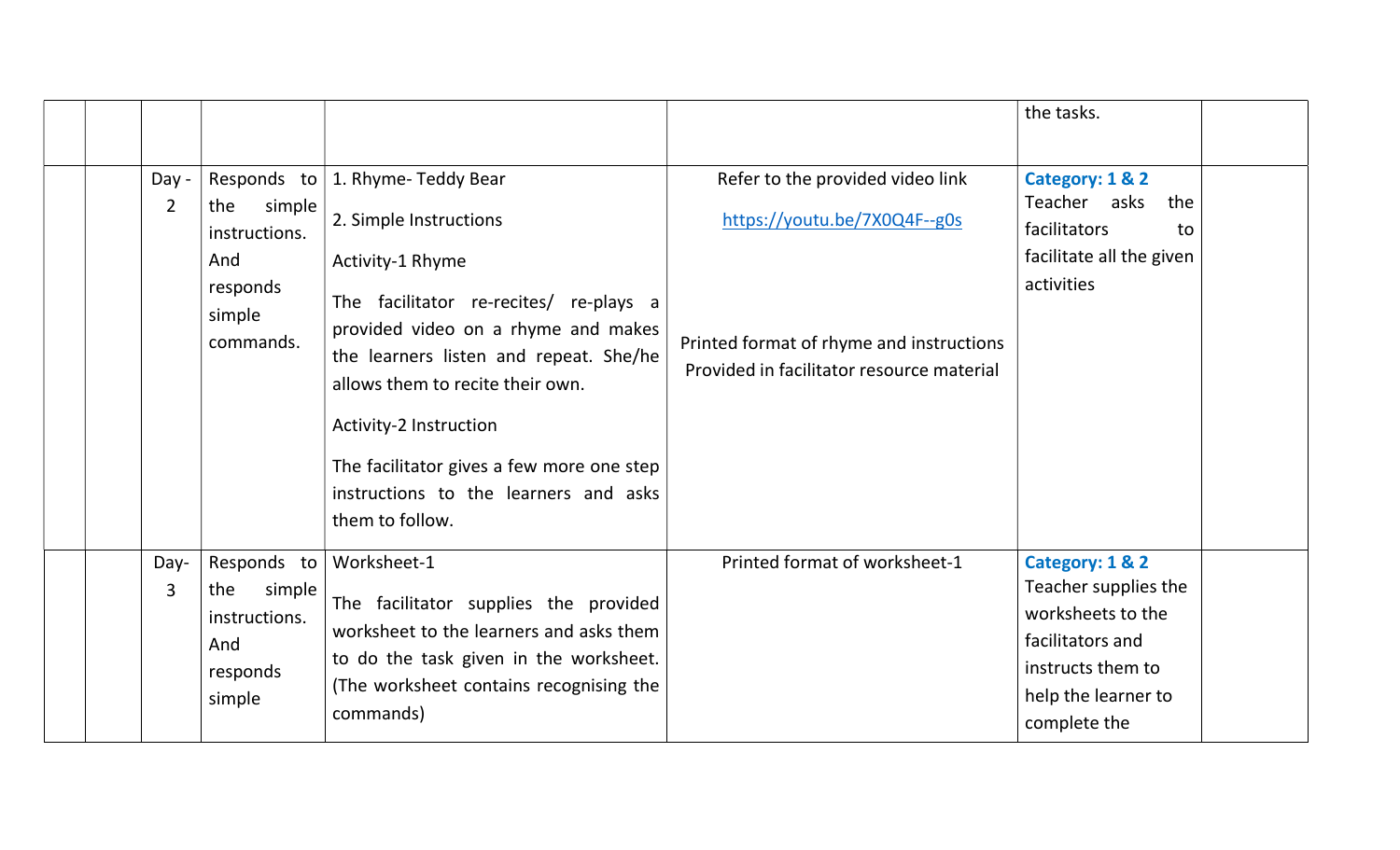|           | commands.         |                                                                                                                                                                                                                                                               |                                                                                     | activities given in the                                                            |  |
|-----------|-------------------|---------------------------------------------------------------------------------------------------------------------------------------------------------------------------------------------------------------------------------------------------------------|-------------------------------------------------------------------------------------|------------------------------------------------------------------------------------|--|
|           |                   |                                                                                                                                                                                                                                                               |                                                                                     | worksheet-                                                                         |  |
| Day-<br>4 | Recites<br>rhymes | Rhyme- Father finger, father finger,<br>where are you?<br>Poem-A Happy Child                                                                                                                                                                                  | Refer to the provided video link<br>https://youtu.be/64wSaDDKRBM                    | Category: 1 & 2<br>Teacher asks the<br>facilitators to<br>facilitate all the given |  |
|           |                   | Activity-1<br>The facilitator recites/ plays a provided<br>video on a rhyme and makes the learners<br>listen and repeat. After recitation, the<br>facilitator asks a few questions and<br>allows the learners to answer in their<br>English or home language. | Refer to the provided video link<br>https://www.youtube.com/watch?v=H76<br>ZkH7ZirY | activities                                                                         |  |
|           |                   | For example<br>1. Father fingerಯಾವುದು?<br>Activity-2 A Happy<br>Child<br>(Class-1<br>Marigold Page No-1)<br>The facilitator recites $/$ plays a provide<br>video on "A Happy Child" and asks the<br>learners to listen and repeat after the                   | Printed format of rhymes<br>Provided in facilitator resource material               |                                                                                    |  |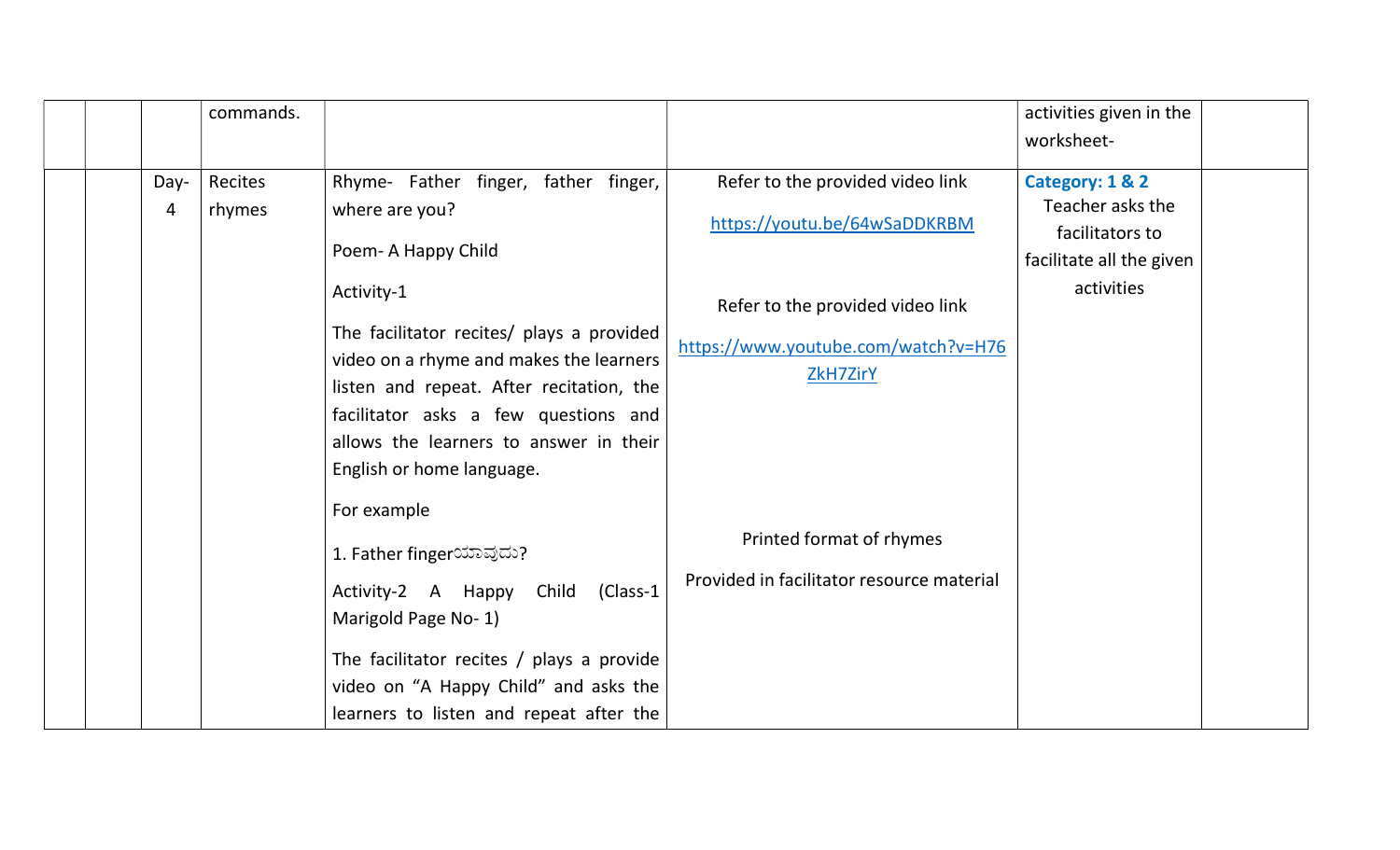|           |                   | facilitator/ video. After the recitation,<br>the facilitator asks a few questions<br>related to the poem.<br>For example:<br>What is the colour of the happy child's<br>house?                                                                                                                                                                                                                                                                                                   |                                                                                                                                                                                                                                         |                                                                                                  |  |
|-----------|-------------------|----------------------------------------------------------------------------------------------------------------------------------------------------------------------------------------------------------------------------------------------------------------------------------------------------------------------------------------------------------------------------------------------------------------------------------------------------------------------------------|-----------------------------------------------------------------------------------------------------------------------------------------------------------------------------------------------------------------------------------------|--------------------------------------------------------------------------------------------------|--|
| Day-<br>5 | Recites<br>rhymes | Rhyme- Father finger, father finger,<br>where are you?<br>Activity-1 Rhyme<br>The facilitator re-recites/ re-plays a<br>provided video on a rhyme and makes<br>the learners listen and repeat. She/he<br>allows them to recite their own.<br>Activity-2 Poem<br>The facilitator re-recites the poem "A<br><b>Happy Child"</b> and asks the learners to<br>repeat after her/him. After the<br>recitation, the facilitator shows a few<br>samples of the different houses and asks | Refer to the provided video link<br>https://youtu.be/64wSaDDKRBM<br>Refer to the provided video link<br>https://www.youtube.com/watch?v=H76<br><b>ZkH7ZirY</b><br>Printed format of rhymes<br>Provided in facilitator resource material | Category: 1 & 2<br>Teacher asks the<br>facilitators to<br>facilitate all the given<br>activities |  |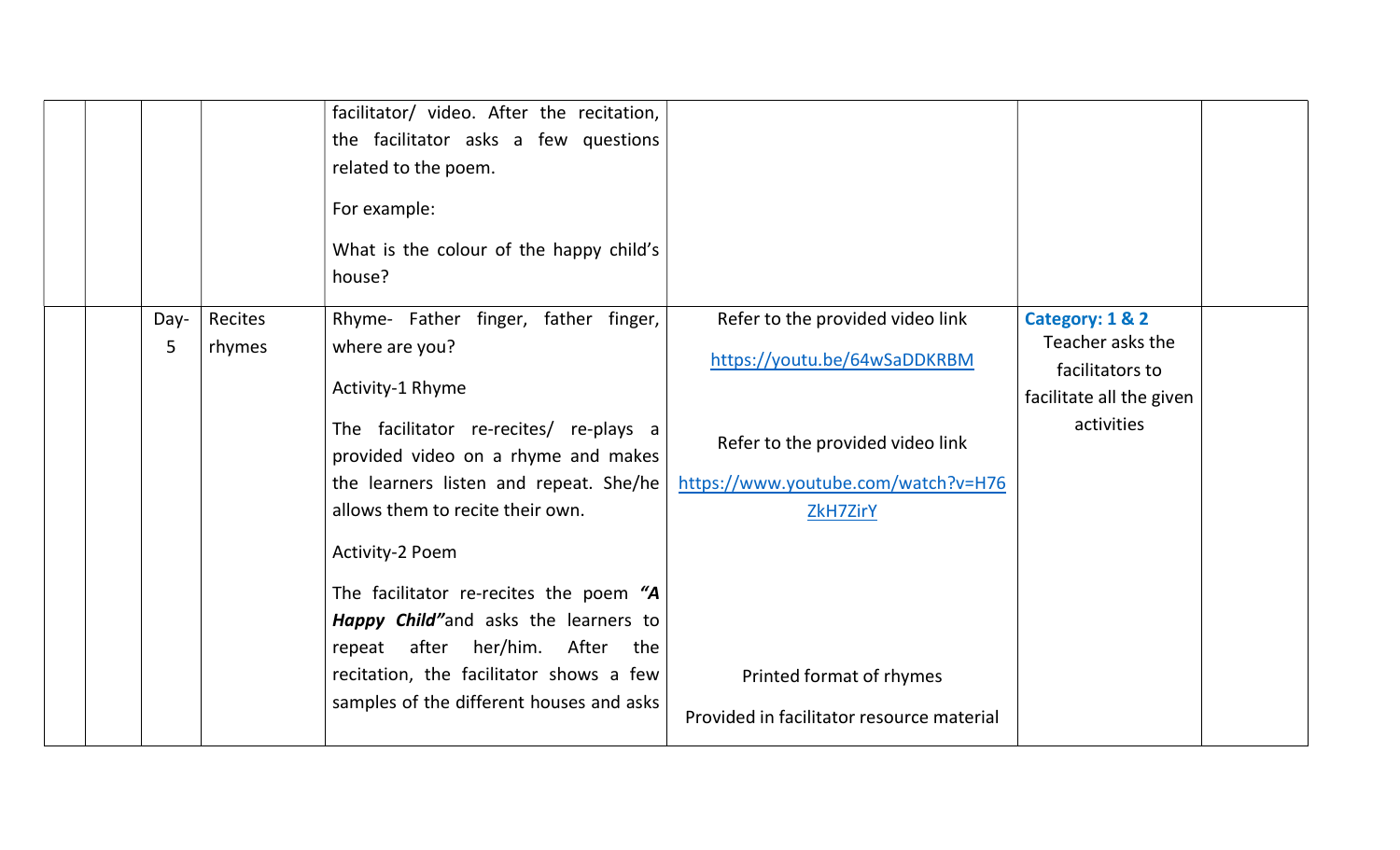|                        |                                                                              | the learners to draw a picture of a house.                                                                                                                                                                                                                                                                                          |                                                                                                                                                                         |                                                                                                                                                                                       |  |
|------------------------|------------------------------------------------------------------------------|-------------------------------------------------------------------------------------------------------------------------------------------------------------------------------------------------------------------------------------------------------------------------------------------------------------------------------------|-------------------------------------------------------------------------------------------------------------------------------------------------------------------------|---------------------------------------------------------------------------------------------------------------------------------------------------------------------------------------|--|
| Day-<br>6              | Recites<br>rhymes                                                            | <b>Worksheet-2</b><br>facilitator givesthe worksheet<br><b>The</b><br>provided to the learners and asks them<br>to complete the task given in the<br>worksheet. (The worksheet contains<br>comprehension questions on the poem<br>"A happy child")                                                                                  | Printed format of worksheet-2                                                                                                                                           | Category: 1 & 2<br>Teacher supplies the<br>worksheets to the<br>facilitators and<br>instructs them to<br>help the learner to<br>complete the<br>activities given in the<br>worksheet- |  |
| Day-<br>$\overline{7}$ | <b>Names</b><br>the<br>familiar<br>objects seen<br>the<br>in<br>surroundings | Rhyme Old MacDonald had a farm Eeieei<br>0<br><b>Identify the-Animals</b><br>Name the-Animals<br>Activity-1<br>The facilitator recites/ plays a provided<br>video on a rhyme and makes the learners<br>listen and repeat. After recitation, the<br>facilitator asks a few questions and<br>allows the learners to answer in English | Refer to the provided video link<br>https://youtu.be/LIWbUjHZFTw<br>Printed format of the rhyme and pictures<br>of animals<br>Provided in facilitator resource material | Category: 1 & 2<br>Teacher asks the<br>facilitators to<br>facilitate all the given<br>activities                                                                                      |  |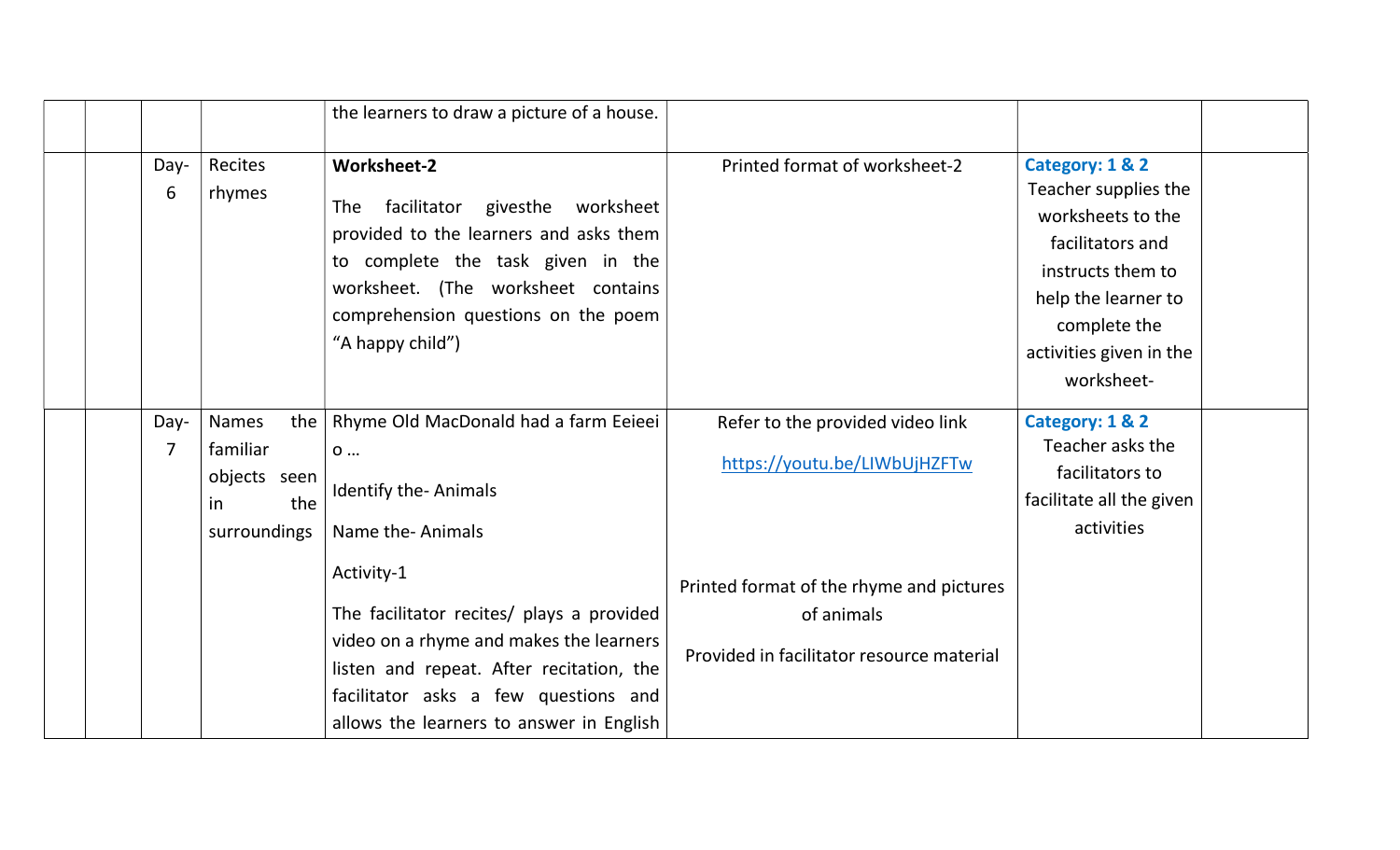| or home language.                                                                                                                                                                                                                                                                                                                                         |  |
|-----------------------------------------------------------------------------------------------------------------------------------------------------------------------------------------------------------------------------------------------------------------------------------------------------------------------------------------------------------|--|
| <b>Activity-2</b>                                                                                                                                                                                                                                                                                                                                         |  |
| Discussion on the animals that the                                                                                                                                                                                                                                                                                                                        |  |
| Learners have seen                                                                                                                                                                                                                                                                                                                                        |  |
| 1. Have you seen animals near your<br>house?<br>2. What animals have you seen?<br>3. Do they all look the same?<br>4. What are the differences that have<br>you seen in these animals?<br>5. Are they all same in colour?<br>6. Do they make the same sounds?<br>The facilitator discusses features of the<br>animals-e.g. colour, legs, horns, feathers, |  |
| movements etc.                                                                                                                                                                                                                                                                                                                                            |  |
| 7. Where are they seen? Inside or<br>outside the house?                                                                                                                                                                                                                                                                                                   |  |
| Activity-3                                                                                                                                                                                                                                                                                                                                                |  |
| The facilitator asks the learners to name                                                                                                                                                                                                                                                                                                                 |  |
| a few animals in English. The facilitator                                                                                                                                                                                                                                                                                                                 |  |
| shows pictures of animals (page no- 12)                                                                                                                                                                                                                                                                                                                   |  |
| and asks them to identify and name                                                                                                                                                                                                                                                                                                                        |  |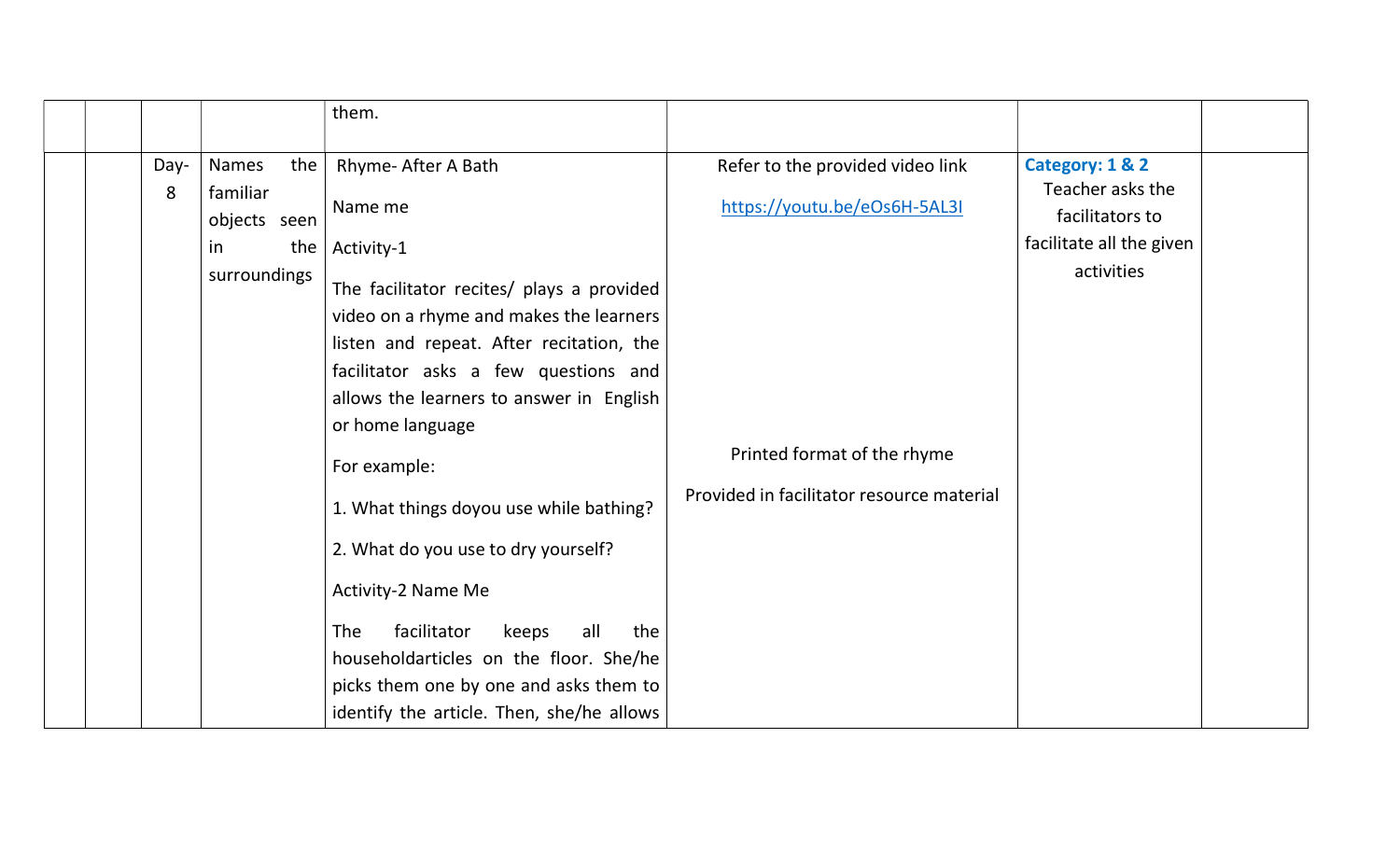|  |           |                                          | the learners to answer in their home                                                                                                                 |                               |                                                              |  |
|--|-----------|------------------------------------------|------------------------------------------------------------------------------------------------------------------------------------------------------|-------------------------------|--------------------------------------------------------------|--|
|  |           |                                          | language and introduces them using                                                                                                                   |                               |                                                              |  |
|  |           |                                          | English words. While introducing, she/he                                                                                                             |                               |                                                              |  |
|  |           |                                          | uses a few sentences.                                                                                                                                |                               |                                                              |  |
|  |           |                                          | For example:                                                                                                                                         |                               |                                                              |  |
|  |           |                                          | What is this?                                                                                                                                        |                               |                                                              |  |
|  |           |                                          | Yes, this is a shirt.                                                                                                                                |                               |                                                              |  |
|  |           |                                          | Acitivy-3 What is it called in English?                                                                                                              |                               |                                                              |  |
|  |           |                                          | The facilitator keeps a few commonly<br>used things on the floor. (Shirt, cap,<br>soap, needle, spoon, ball, glass, stone,<br>stick, leaf, bell etc) |                               |                                                              |  |
|  |           |                                          | The facilitator says a name of a thing in<br>English and asks the learners to identify                                                               |                               |                                                              |  |
|  |           |                                          | the thing. If the learner picks the correct                                                                                                          |                               |                                                              |  |
|  |           |                                          | object, then he/she gets a point. The                                                                                                                |                               |                                                              |  |
|  |           |                                          | game continues.                                                                                                                                      |                               |                                                              |  |
|  | Day-<br>9 | Names<br>the<br>familiar<br>objects seen | <b>Worksheet-3</b><br>facilitator gives<br>provided<br>The<br>the                                                                                    | Printed format of worksheet-3 | Category: 1 & 2<br>Teacher supplies the<br>worksheets to the |  |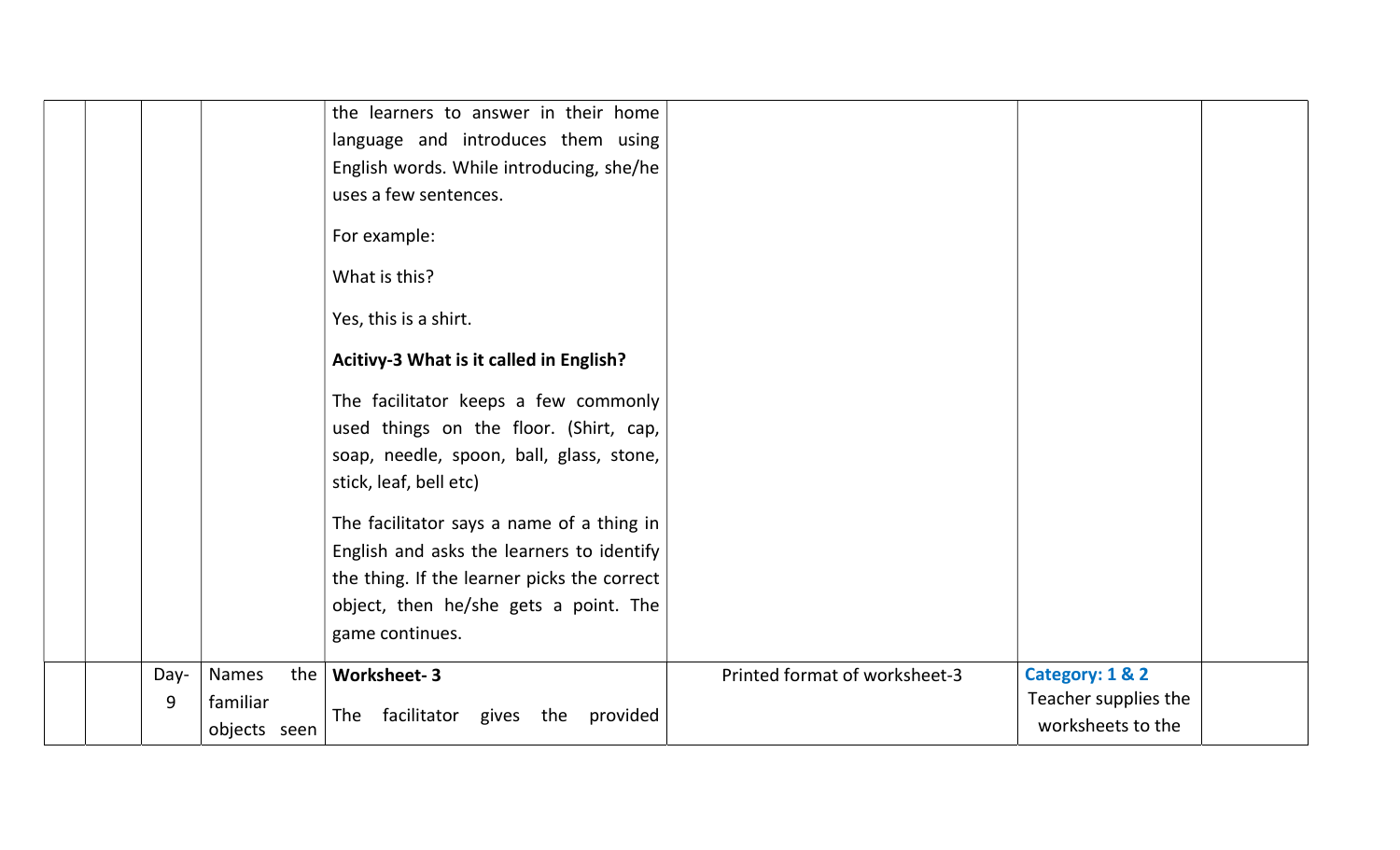|      | the<br>in     | worksheet to the learners and asks them     |                                           | facilitators and         |
|------|---------------|---------------------------------------------|-------------------------------------------|--------------------------|
|      | surroundings  | complete the task given in the              |                                           | instructs them to        |
|      |               | worksheet. (The worksheet contains a        |                                           | help the learner to      |
|      |               | few pictures of things and their names)     |                                           | complete the             |
|      |               |                                             |                                           | activities given in the  |
|      |               |                                             |                                           | worksheet-               |
| Day- | Recognizes    | Rhyme-Alphabet                              | Refer to the provided video link          | Category: 1 & 2          |
| 10   | the sounds of | <b>Game Time</b>                            | https://youtu.be/hq3yfQnllfQ              | Teacher asks the         |
|      | the letters.  |                                             |                                           | facilitators to          |
|      |               | <b>Activity-1 Rhyme</b>                     |                                           | facilitate all the given |
|      |               | The facilitator recites/<br>plays<br>the    |                                           | activities               |
|      |               | videoprovided of a rhyme and makes the      |                                           |                          |
|      |               | learners listen and repeat.                 | Printed format of the rhyme               |                          |
|      |               |                                             | Provided in facilitator resource material |                          |
|      |               | <b>Activity-2 Game</b>                      |                                           |                          |
|      |               | The facilitator keeps a few sticks on floor |                                           |                          |
|      |               | and asks the learner to sit in of her/him.  |                                           |                          |
|      |               | She/he forms a letter using sticks and      |                                           |                          |
|      |               | asks the learners to do the same using      |                                           |                          |
|      |               | the sticks and call out the sound of the    |                                           |                          |
|      |               | letter.                                     |                                           |                          |
|      |               | After this, the facilitator now says the    |                                           |                          |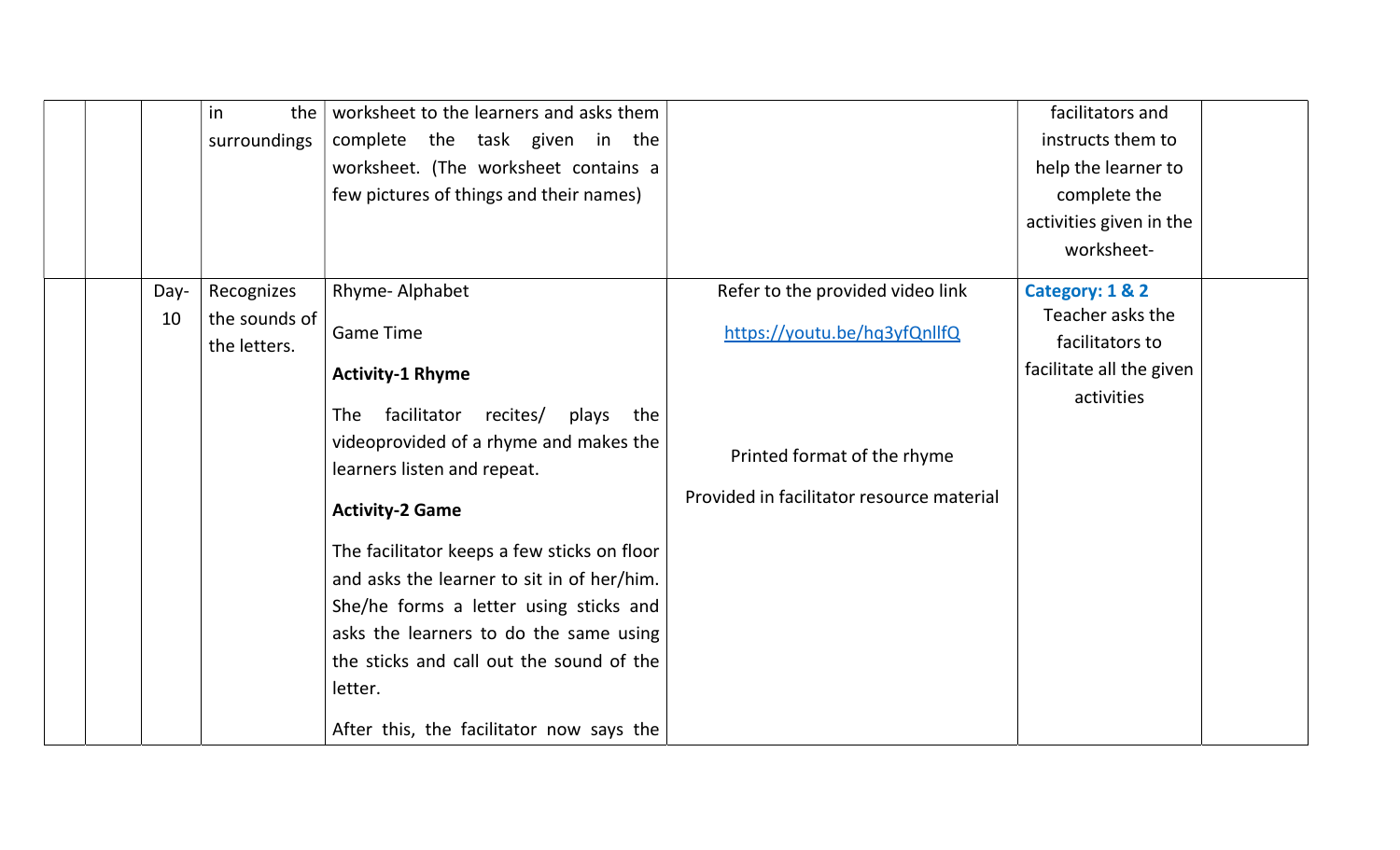|            |                                             | sound of the letter and instructs the<br>learners to make the letter using the<br>sticks.                                                                                                                                                                                                                                                                                                                                                                                                                              |                                                                                                                                                             |                                                                                                                                                                                       |  |
|------------|---------------------------------------------|------------------------------------------------------------------------------------------------------------------------------------------------------------------------------------------------------------------------------------------------------------------------------------------------------------------------------------------------------------------------------------------------------------------------------------------------------------------------------------------------------------------------|-------------------------------------------------------------------------------------------------------------------------------------------------------------|---------------------------------------------------------------------------------------------------------------------------------------------------------------------------------------|--|
| Day-<br>11 | Recognizes<br>the sounds of<br>the letters. | <b>Rhyme-Alphabet</b><br>Worksheet-4<br><b>Activity-1 Rhyme</b><br>facilitator recites/ re-plays a<br><b>The</b><br>videoprovided of a rhyme and makes the<br>learners listen and repeat. The learners<br>identify the sounds of the letters.<br><b>Activity-2 Worksheet-4</b><br>The facilitator gives the provided<br>worksheet to the learners and asks them<br>to complete the task given in the<br>worksheet. (The worksheet contains 3<br>activities on the letters of the alphabet<br>and a colouring activity) | Refer to the provided video link<br>https://youtu.be/hq3yfQnllfQ<br>Printed format of the rhyme<br>Provided in facilitator resource material<br>Worksheet-4 | Category: 1 & 2<br>Teacher supplies the<br>worksheets to the<br>facilitators and<br>instructs them to<br>help the learner to<br>complete the<br>activities given in the<br>worksheet- |  |
| Day-<br>12 | Recognizes<br>the sounds of                 | <b>Rhyme-Alphabet</b><br><b>Game Time</b>                                                                                                                                                                                                                                                                                                                                                                                                                                                                              | Refer to the provided video link<br>https://youtu.be/hq3yfQnllfQ                                                                                            | Category: 1 & 2<br>Teacher asks the<br>facilitators to                                                                                                                                |  |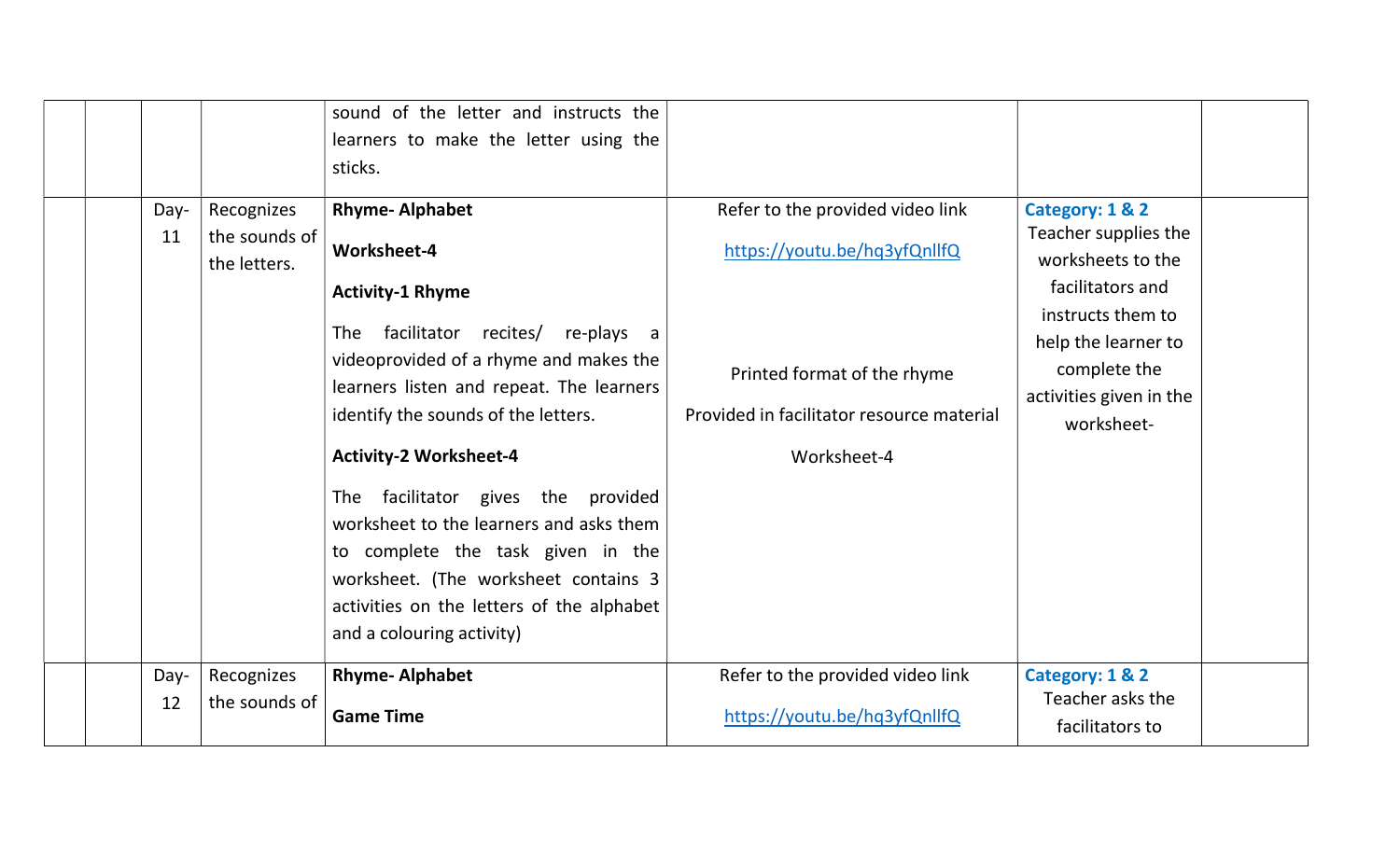|      | the letters.  | <b>Activity-1 Rhyme</b>                                                          |                                           | facilitate all the given                |  |
|------|---------------|----------------------------------------------------------------------------------|-------------------------------------------|-----------------------------------------|--|
|      |               | The facilitator recites/ re-plays the video                                      |                                           | activities                              |  |
|      |               | provided of a rhyme and makes the<br>learners listen and repeat it. The learners | Printed format of the rhyme               |                                         |  |
|      |               | then identify the sounds of the letters.                                         | Provided in facilitator resource material |                                         |  |
|      |               | <b>Activity-2 Worksheet-5</b>                                                    |                                           | Category: 1 & 2<br>Teacher supplies the |  |
|      |               | The facilitator supplies the provided<br>worksheet to the learners and asks them | Worksheet-5                               | worksheets to the<br>facilitators and   |  |
|      |               | to do the task given in the worksheet.                                           |                                           | instructs them to                       |  |
|      |               | (The worksheet contains matching                                                 |                                           | help the learner to                     |  |
|      |               | capital letters with small letters)                                              |                                           | complete the                            |  |
|      |               |                                                                                  |                                           | activities given in the                 |  |
|      |               |                                                                                  |                                           | worksheet-                              |  |
| Day- | Recognizes    | <b>Pick and Identify - Alphabet</b>                                              | Printed format of worksheet-6             | Category: 1 & 2                         |  |
| 13   | the sounds of |                                                                                  |                                           | Teacher asks the                        |  |
|      | the letters.  | Worksheet - 6                                                                    |                                           | facilitators to                         |  |
|      |               | <b>Activity-1 Pick and Identify</b>                                              |                                           | facilitate all the given                |  |
|      |               |                                                                                  |                                           | activities                              |  |
|      |               | The facilitator keeps all the letters of                                         |                                           |                                         |  |
|      |               | alphabet in a bag and calls the learner                                          |                                           | Teacher supplies the                    |  |
|      |               | and asks the learner to pick the cards                                           |                                           | worksheets to the                       |  |
|      |               | one by one and identify the letter                                               |                                           | facilitators and                        |  |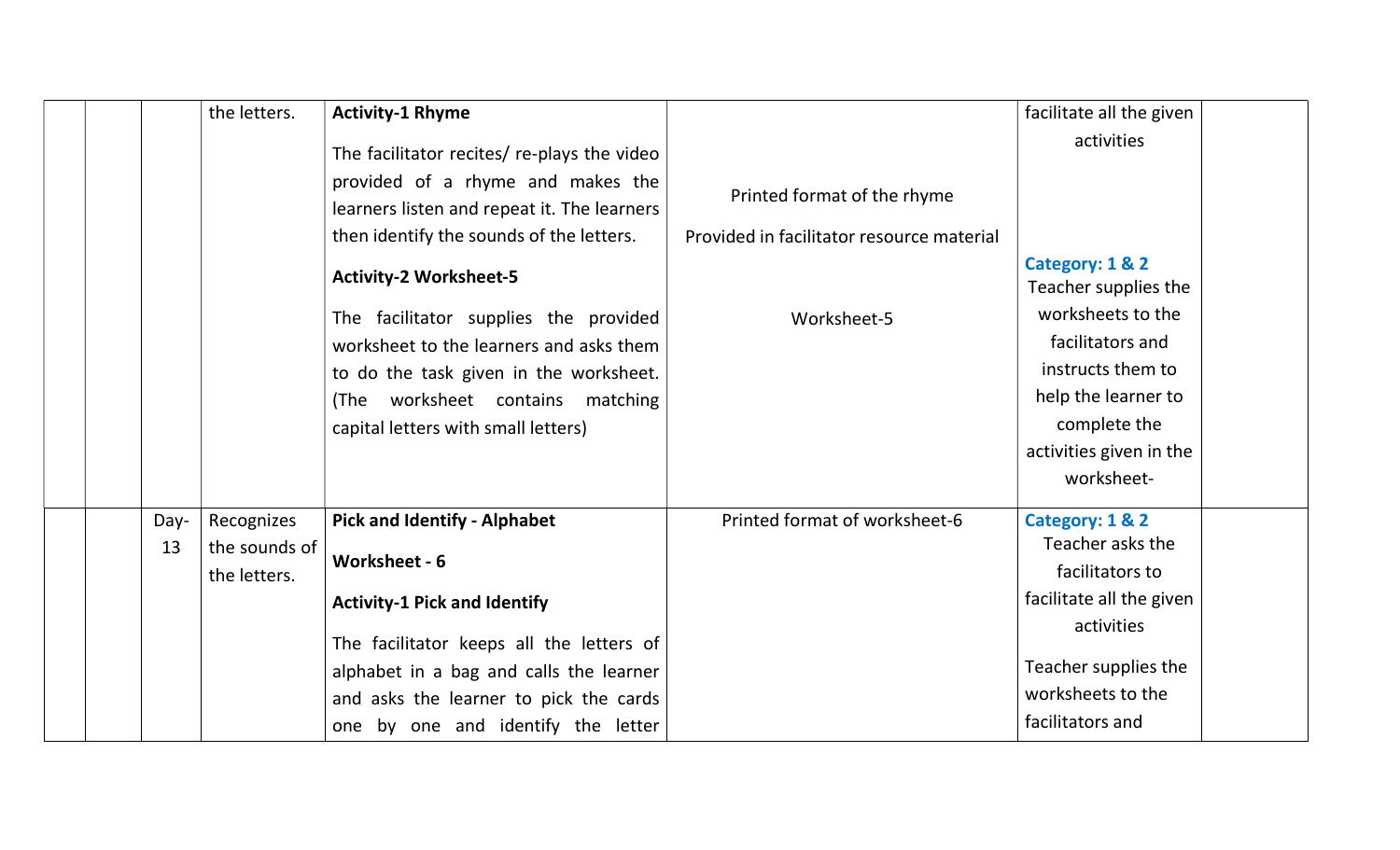|  |                                     | written on the card.<br><b>Activity-2 Worksheet-6</b><br>The facilitator gives the provided<br>worksheet to the learners and asks them<br>to do the task given in the worksheet.<br>(The worksheet contains three activities-<br>writing missing letters, matching capital<br>letters with small letters and draw&<br>colour activity) |                                                                          | instructs them to<br>help the learner to<br>complete the<br>activities given in the<br>worksheet- |  |
|--|-------------------------------------|----------------------------------------------------------------------------------------------------------------------------------------------------------------------------------------------------------------------------------------------------------------------------------------------------------------------------------------|--------------------------------------------------------------------------|---------------------------------------------------------------------------------------------------|--|
|  | Recognizes<br>Day-                  | <b>Rhyme - Alphabet</b>                                                                                                                                                                                                                                                                                                                | Refer to the provided video link                                         | Category: 1 & 2                                                                                   |  |
|  | the sounds of<br>14<br>the letters. | <b>Draw and Colour</b>                                                                                                                                                                                                                                                                                                                 | https://youtu.be/QG-yC4Wxczl                                             | Teacher asks the<br>facilitators to                                                               |  |
|  |                                     | <b>Activity-1 Rhyme</b>                                                                                                                                                                                                                                                                                                                |                                                                          | facilitate all the given                                                                          |  |
|  |                                     | The facilitator recites/ plays a provided<br>video on a rhyme and makes the learners<br>listen and repeat.<br><b>Activity-2 Draw and Colour</b><br>The facilitator asks the learners to draw a<br>few pictures and colour them using their<br>own imagination.                                                                         | Printed format of the rhyme<br>Provided in facilitator resource material | activities                                                                                        |  |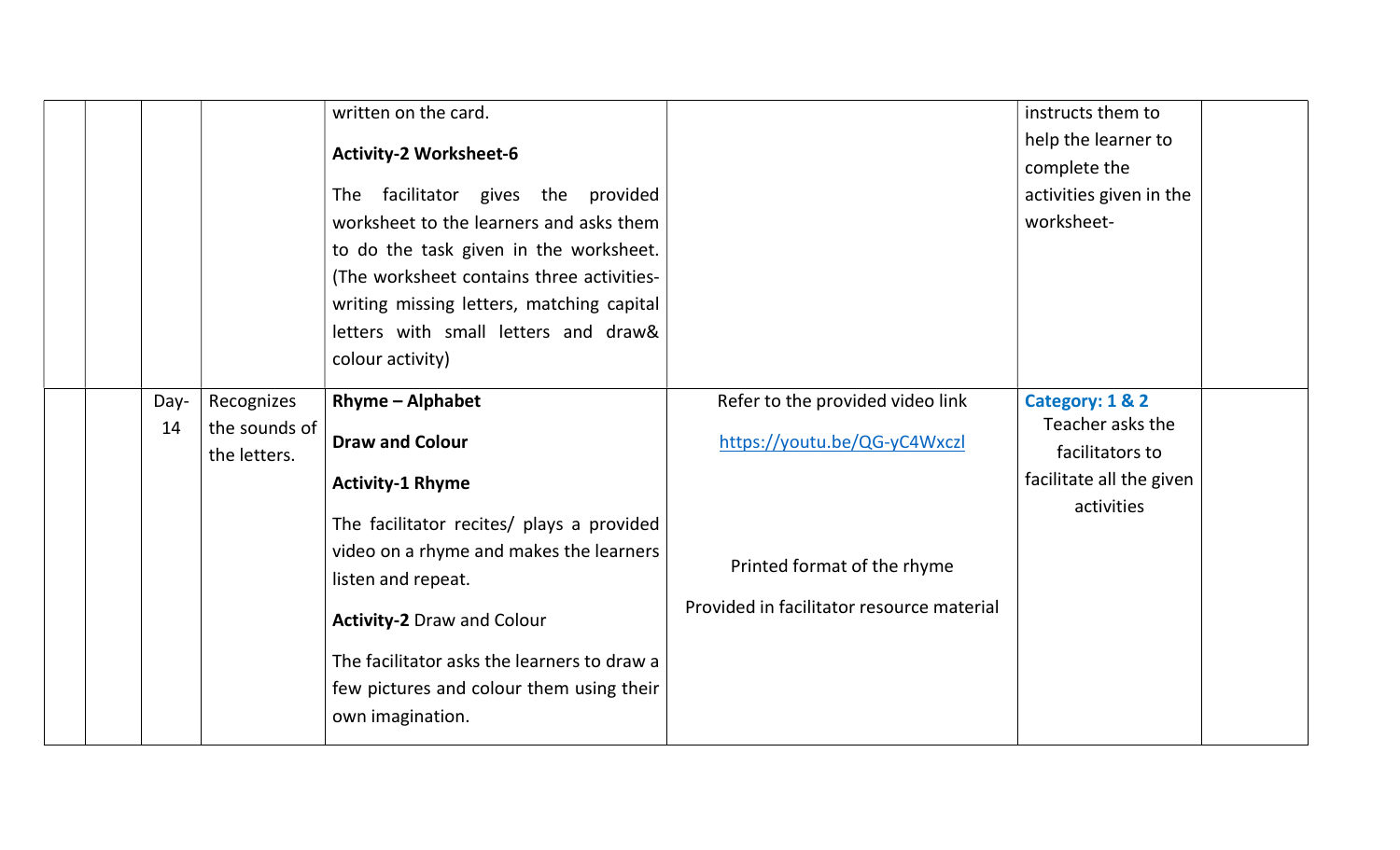|      |                     | Draw an apple<br>$\bullet$<br>Draw a boat<br>Draw a circle<br>Draw a duck<br>Draw an egg<br>Draw a fish |             |            |
|------|---------------------|---------------------------------------------------------------------------------------------------------|-------------|------------|
| Day- | Responds to         | <b>Assessment:</b>                                                                                      |             | Teacher    |
| 15   | the<br>simple       | 1. Recite any two rhymes                                                                                | Worksheet-6 | records    |
|      | instructions.       | • Teddy bear, teddy bear, turn                                                                          |             | learners'  |
|      | And                 | around                                                                                                  |             | assessmen  |
|      | responds            | • A happy child                                                                                         |             | t on the   |
|      | simple              | • Old MacDonald had a                                                                                   |             | basis of   |
|      | commands.           | farmEeieei o                                                                                            |             | their      |
|      | <b>Recites</b>      | • After a bath, I try, try, try                                                                         |             | performan  |
|      | rhymes              | <b>Follow the given instructions</b><br>2.                                                              |             | ce,        |
|      |                     | Stand up, sit down close the door,                                                                      |             | worksheet  |
|      |                     | open the window, switch on the fan                                                                      |             | s and      |
|      | the<br><b>Names</b> | switch off the TV, waver your hand,                                                                     |             | activities |
|      | familiar            | turn around, jump up high, touch the                                                                    |             | and        |
|      | objects<br>seen     | floor                                                                                                   |             | records it |
|      |                     |                                                                                                         |             | according  |
|      | the<br>in           |                                                                                                         |             | to the     |
|      |                     | 3.<br>Name a few things in English.                                                                     |             | assessmen  |